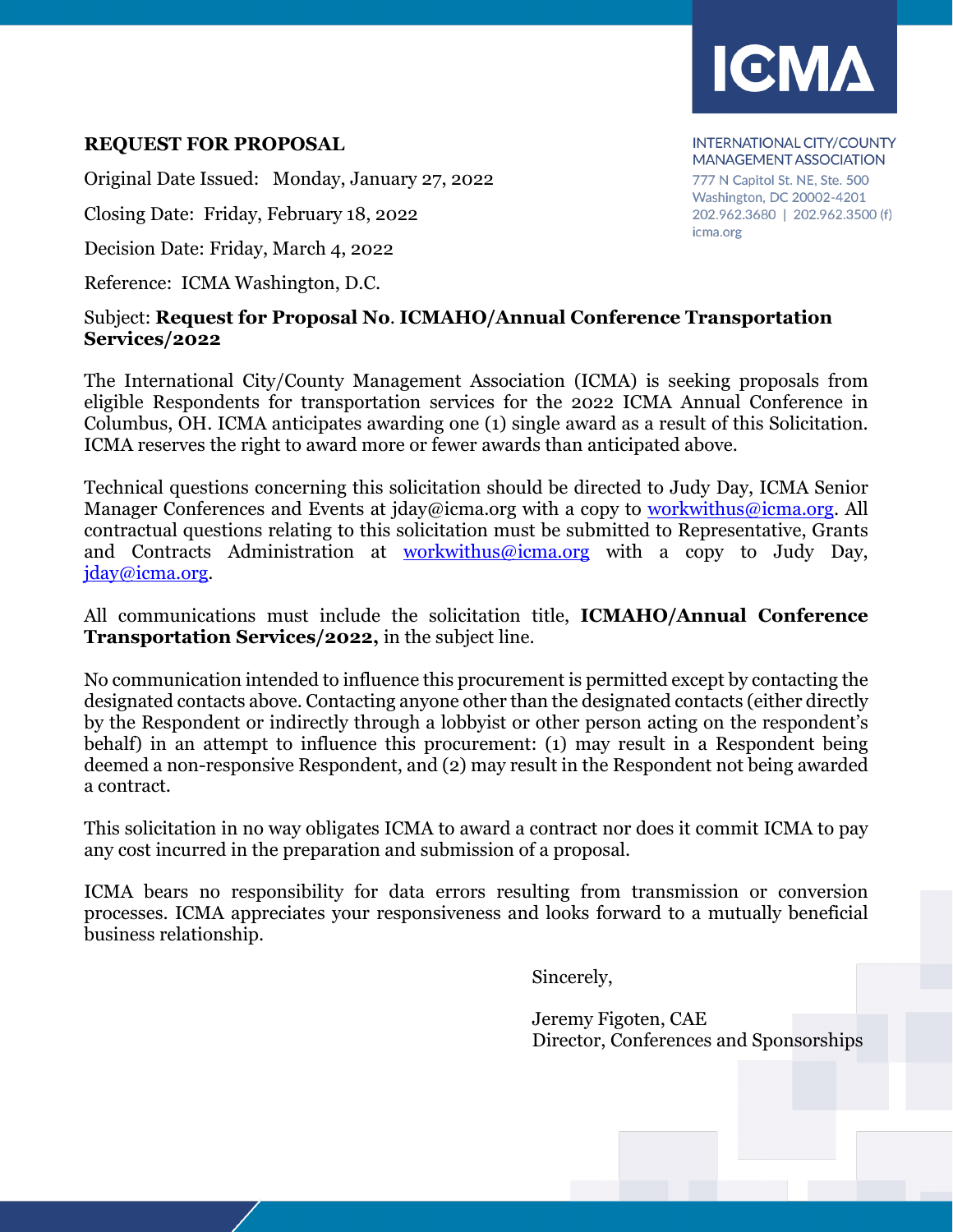#### **PURPOSE**

We are currently seeking proposals for transportation services to handle, but not limited to, the logistics and requirements with relation to shuttle services for the 2022 ICMA Annual Conference. Responses should address, but not be limited to, the information included in this RFP and attached information.

#### **ABOUT ICMA**

ICMA advances professional local government worldwide. Our mission is to create excellence in local governance by developing and fostering professional management to build sustainable communities that improve people's lives worldwide. ICMA provides member support; publications; data and information; peer and results-oriented assistance; and training and professional development to more than 10,000 city, town, and county experts and other individuals and organizations throughout the world. The management decisions made by ICMA's members affect millions of individuals living in thousands of communities, from small villages and towns to large metropolitan areas.

ICMA is a  $501(c)(3)$  nonprofit organization founded in 1914 that offers a wide range of services to its members and the local government community. The organization is an internationally recognized publisher of information resources ranging from textbooks and survey data to topical newsletters and e-publications. ICMA provides technical assistance to local governments in developing and decentralizing countries, helping them to develop professional practices and ethical, transparent governments. The organization performs a wide range of mission-driven grant and contract-funded work both in the U.S. and internationally, which is supported by federal government agencies, foundations, and corporations.

For more information regarding ICMA's programs and services, please go to <u>www.icma.org</u>. ICMA's Dun and Bradstreet number is 072631831.

#### **ICMA ANNUAL CONFERENCE**

The ICMA Annual Conference is the largest gathering of local government professionals in the world. The Annual Conference consists of five (5) official conference days including two (2) days of pre-conference workshops, and several networking opportunities.

- # Attendees: 4,000 (estimated)
- # Mobile Workshops- 10 workshops (estimated)
- # Sporting Events- 3 events, locations TBD
- # Offsite events: 1 Friday, 2 Saturday, 1 Tuesday

### **2022 ICMA Annual Conference**

2022 ICMA Annual Conference Greater Columbus Convention Center Columbus, OH September 17-21, 2022

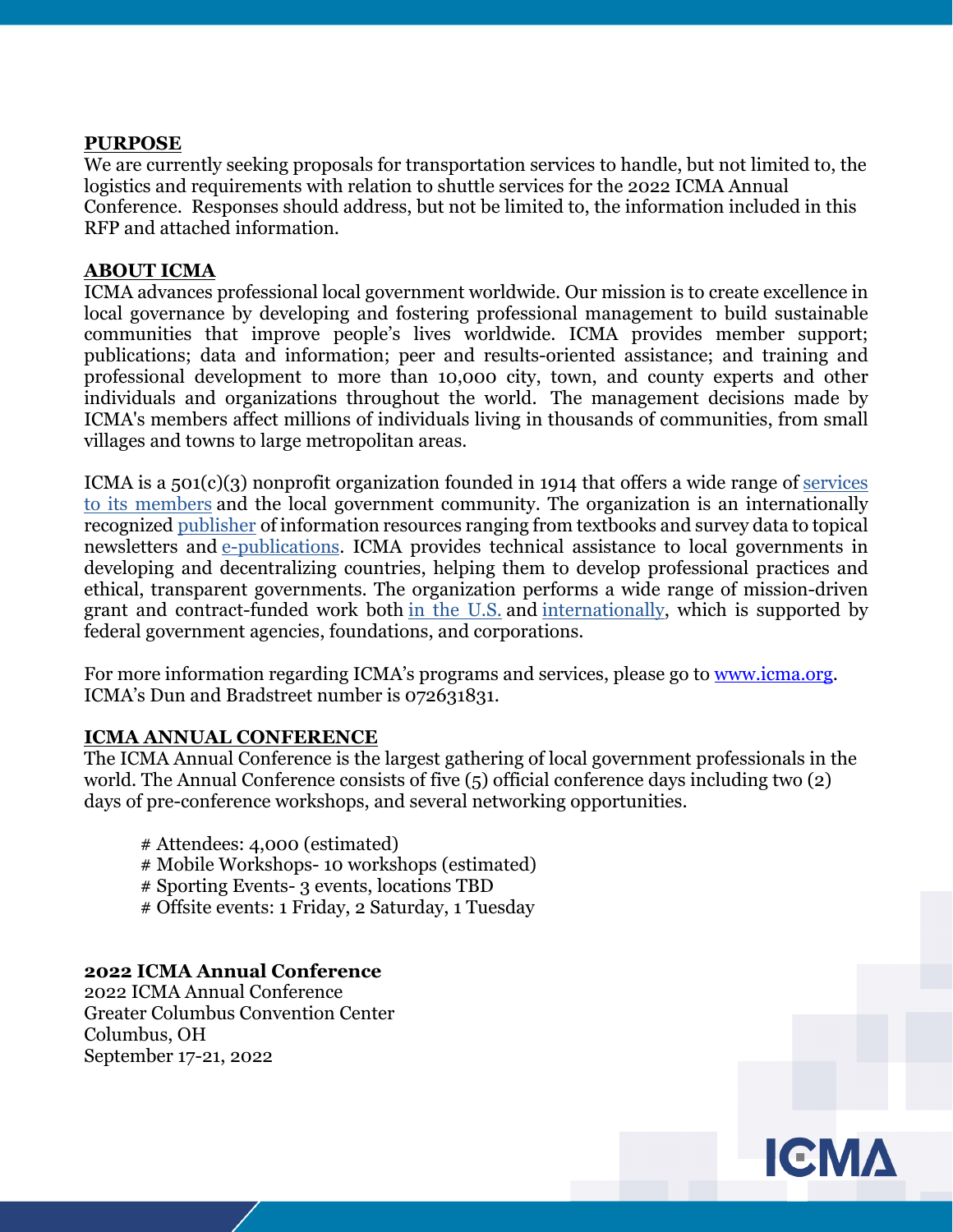### **SCOPE OF WORK**

The primary goal is to find a solution that will provide daily shuttle services to and from the Greater Columbus Convention Center from ICMA Conference Hotels. Shuttling will also be needed for additional activities including sporting events, networking events and mobile workshops. Please identify hotels that are within walking distance (3 blocks or less depending on size of city blocks).

| AC Hotel by Marriott Columbus   |      |
|---------------------------------|------|
| Downtown                        | 42   |
| Canopy by Hilton                | 100  |
| Courtyard Columbus Downtown     | 77   |
| Crowne Plaza                    | 335  |
| Drury Inn and Suites            | 150  |
| Hampton Inn                     | 130  |
| <b>Hilton Columbus Downtown</b> | 490  |
| Hilton Columbus Downtown Tower  |      |
| Rooms                           | 410  |
| Hyatt Regency                   | 550  |
| Le Meridien the Joseph          | 50   |
|                                 |      |
| <b>Red Roof Plus</b>            | 120  |
| Renaissance Columbus Downtown   |      |
| Hotel                           | 50   |
| Residence Inn                   | 50   |
| <b>TOTAL ROOMS</b>              | 2554 |

Conference Hotels include:

### Requirements for Transportation Services

• Company must be capable of transporting hundreds of attendees simultaneously.

• Company must be able to provide efficient and timely routes based on all day shuttling with

peak hours in the morning and in the evening. Limited schedule during the day.

• Company must be able to provide COVID-19 safety and cleaning protocols.

### **SUBMISSION REQUIREMENTS:**

| Section 1.     | Please limit to no more than two pages. CV's or résumés will not count toward the page |
|----------------|----------------------------------------------------------------------------------------|
| <b>Company</b> | limit.                                                                                 |
| profile:       | 1. Provide a description of your business                                              |
|                | 2. Provide the year established in the current business for the services requested in  |
|                | this request for proposal.                                                             |

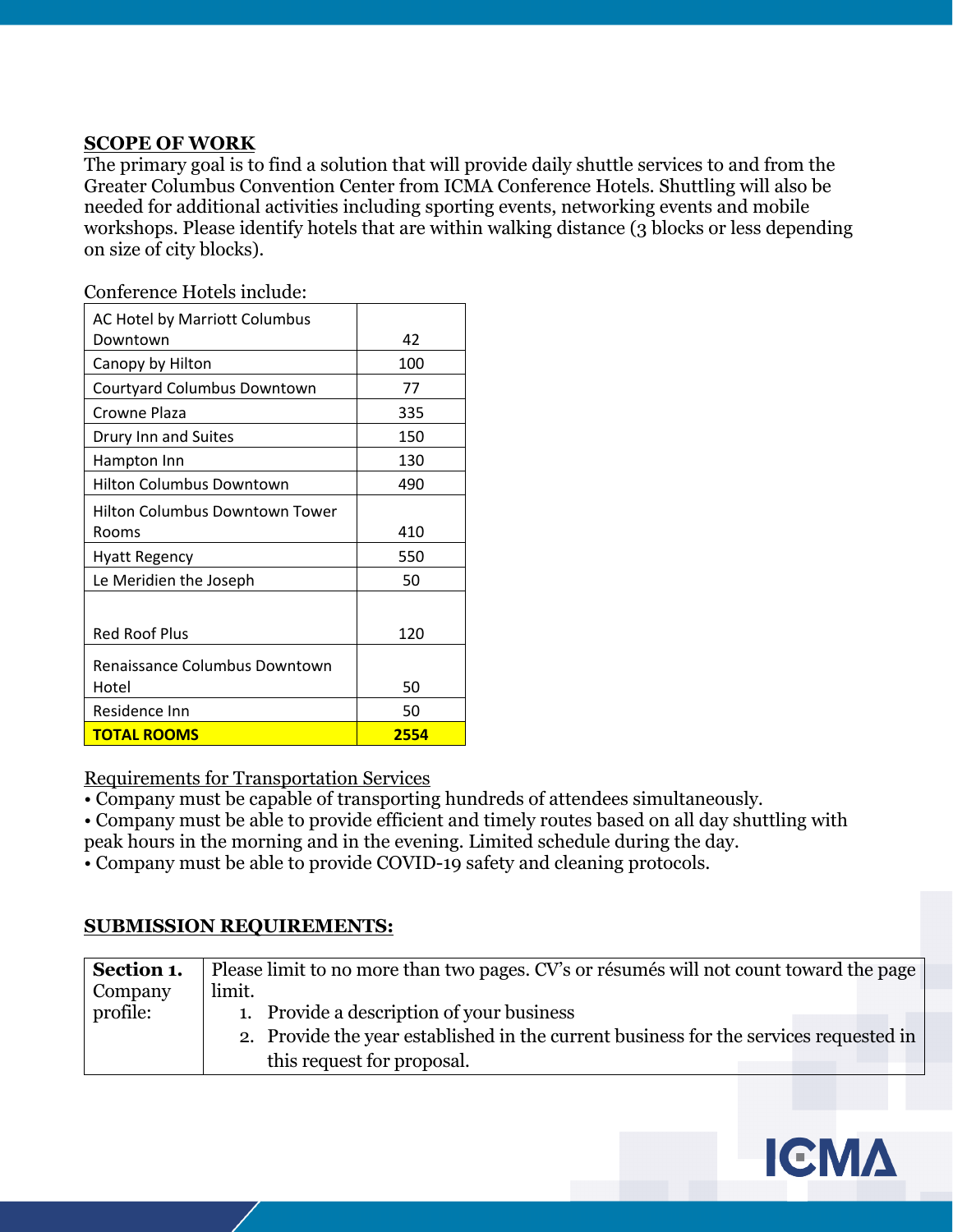| 3. Please provide a copy of your annual report and include information on company |
|-----------------------------------------------------------------------------------|
| size, number of employees and annual revenue.                                     |
| 4. CV's or résumés of key personnel-in a leading paragraph, please indicate how   |
| much time each person(s) will devote to this project and what other projects this |
| person (s) undertake at the same time.                                            |
| 5. List the company's scope of services                                           |
| 6. Tell us what makes your business stand out in the industry.                    |
|                                                                                   |

| <b>Section 2:</b><br>References: | A description of the types and sizes of client organizations served, as well as a<br>sample client list indicating the type of services rendered<br>Respondents should provide references as follows:<br>At least three (3) examples of relevant work;<br>1.<br>2. At least two (2) organizations to which you recently submitted unawarded<br>bids;<br>The contact information should include the contact name, phone number,<br>3.<br>e-mail address, and website address. References will be contacted as part<br>of the evaluation process                                                                                                                                                                                                                                                                                                                                                                                                             |
|----------------------------------|------------------------------------------------------------------------------------------------------------------------------------------------------------------------------------------------------------------------------------------------------------------------------------------------------------------------------------------------------------------------------------------------------------------------------------------------------------------------------------------------------------------------------------------------------------------------------------------------------------------------------------------------------------------------------------------------------------------------------------------------------------------------------------------------------------------------------------------------------------------------------------------------------------------------------------------------------------|
| Section 3:<br>Approach:          | 1. Describe the organizations you have provided transportation services to<br>that were similar to the needs of ICMA and demonstrate your business's<br>ability to manage large-scale conferences in all stages of the event (pre-<br>event, during event, and post-event).<br>2. How has your business provided exclusive care in managing complex<br>logistics (mapping out routes) and shuttle services for other organizations?<br>What technologies will your business utilize in managing ICMA's<br>3.<br>transportation needs?<br>4. Provide an example or explain how your company will approach<br>transportation services for the annual conference?<br>How will your business ensure consistent service to ICMA?<br>5.<br>6. System must be capable of handling transporting hundreds of attendees<br>simultaneously.<br>7. What are your COVID-19 Safety and Cleaning Protocols?<br>8. What additional incentives can your company offer ICMA? |
| Section 4.<br>Pricing            | Please provide a price list for all services described above and for those services<br>described above and for those services that you believe may be of value to the                                                                                                                                                                                                                                                                                                                                                                                                                                                                                                                                                                                                                                                                                                                                                                                      |
|                                  | success of our annual conference. Please be advised that ICMA is cost-conscious<br>about procuring outside services. Please define the period for which pricing is<br>valid.                                                                                                                                                                                                                                                                                                                                                                                                                                                                                                                                                                                                                                                                                                                                                                               |

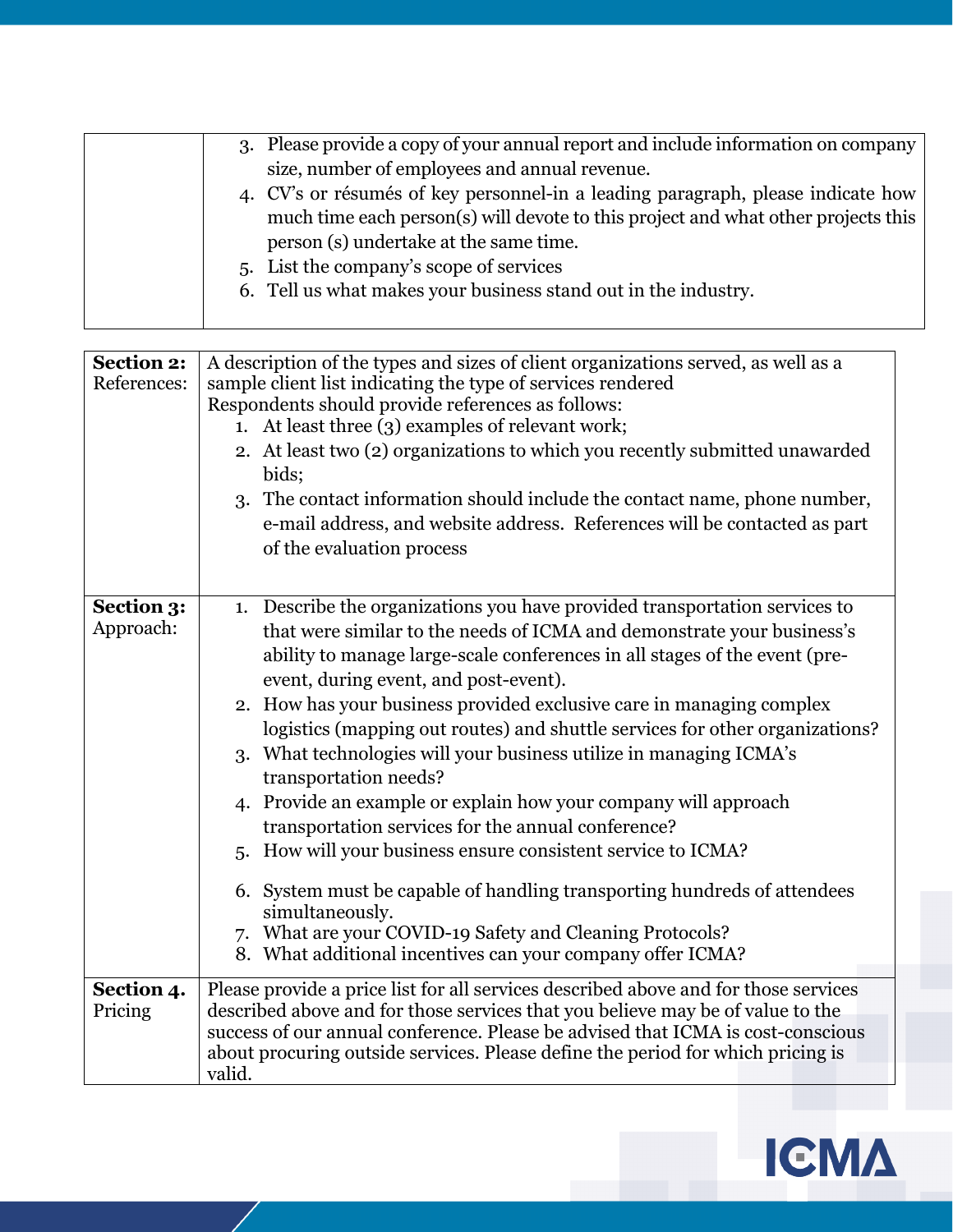## **CONTRACT TERM AND DELIVERY DATES**

The contract will be in effect commencing September 17-21, 2022. ICMA reserves the right to postpone this decision if deemed necessary. Final delivery dates will be negotiated upon award.

# **EVALUATION AND AWARD PROCESS**

Offers will be evaluated based upon:

1. ability to match the qualifications set forth in this solicitation

- a. section  $1(5%)$
- b. section  $2(5%)$
- c. section 3 (45%)
- d. section 4 (45%)

ICMA reserves the right to award under this solicitation without further negotiations. The respondents are encouraged to offer their best terms and prices with the original submission.

## **INSTRUCTIONS TO THE RESPONDENTS**

Respondents interested in providing the services described above should submit a proposal following the prescribed format in the Submission Requirements section of this RFP. Adherence to the proposal format by all respondents will ensure a fair evaluation with regard to the needs of ICMA. Respondents who do not follow the prescribed format may be deemed non-responsive. A letter transmitting the proposal must be signed by an officer of the firm authorized to bind the respondent as required by this solicitation.

- 1. Transmission letter
- 2. Package no more than 15 pages excluding CV's or resumes and required forms
- 3. Completed and signed required forms

Packages must be submitted electronically to Representative, Grants and Contracts Administration at workwithus@icma.org with a copy to jday@icma.org. Place "**ICMAHO/ Annual Conference Transportation Services/2022"** in the subject line. No phone calls please.

Applications received after the closing date stated on the top of page 1 will be rejected.

# **APPENDICES (REQUIRED FORMS)**

 $W$ -9 New Vendor Form (attached)

## **GENERAL CONDITIONS**

Proposal Submission - Late proposals and proposals lacking the appropriate completed forms will be returned. Faxed proposals will not be accepted. Proposals will not be accepted at any other ICMA location other than the email address above. If changes are made to this solicitation, notifications will be sent to the primary contact provided to ICMA from each Respondent. ICMA